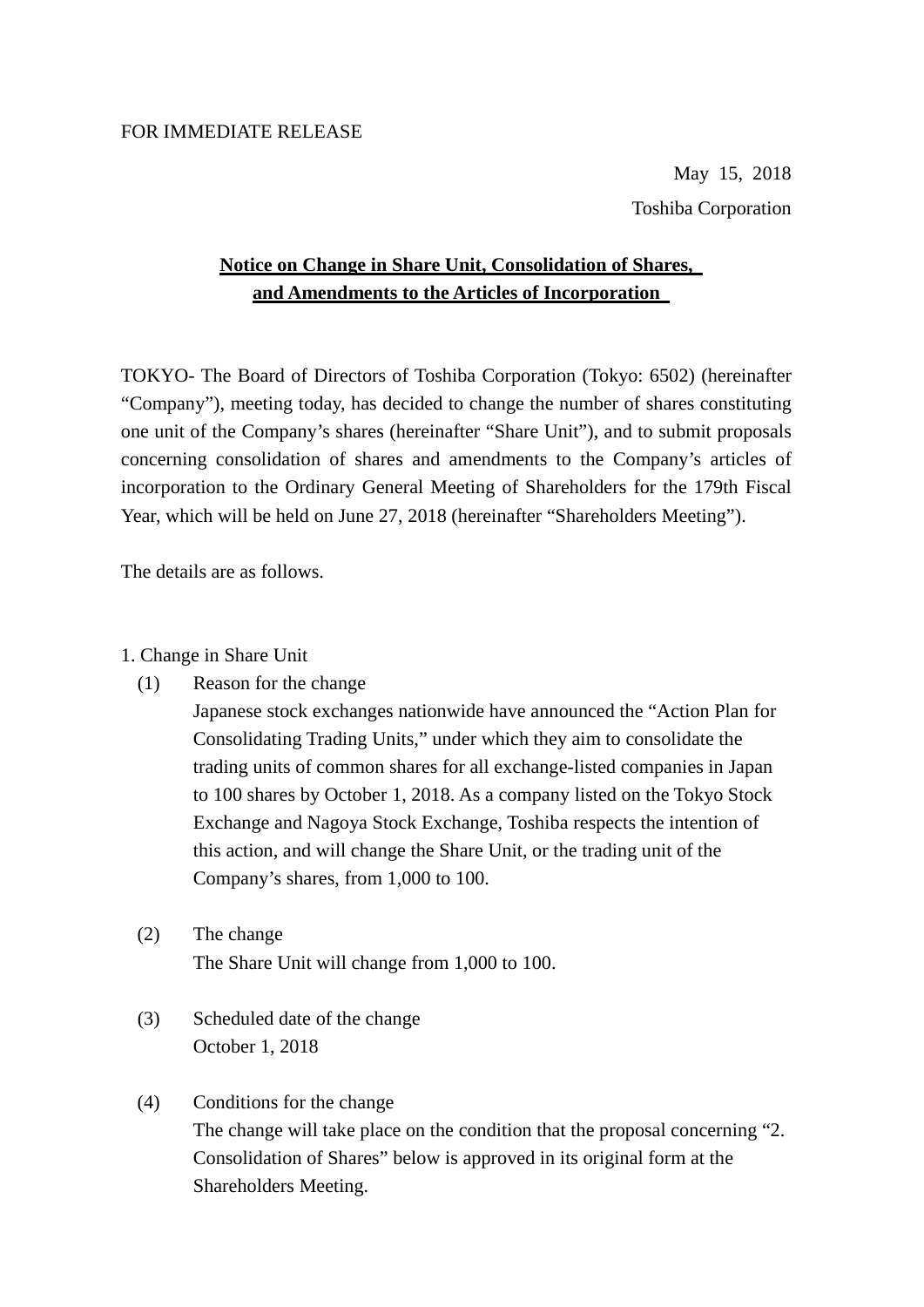## 2. Consolidation of Shares

(1) Purpose of the consolidation of shares

The Company has decided to consolidate the Company's shares at a 1 for 10 rate at the same time that the Company will change the Share Unit as described in "1. Change in Share Units" above, for the purpose of maintaining the price per Share Unit in the range desirable for the stock exchanges nationwide (between 50,000 and 500,000 yen).

- (2) Details of the consolidation of shares
	- i. Class of shares to be consolidated Common shares
	- ii. Rate of the consolidation

The shares owned by the shareholders recorded in the final shareholder register on September 30, 2018 shall be consolidated at a 1 for 10 rate on October 1, 2018.

## iii. Number of shares to be reduced by the consolidation

| Total number of the issued shares before the | 6,520,707,026 |
|----------------------------------------------|---------------|
| consolidation (as of March 31, 2018)         |               |
| Number of shares to be reduced by the        | 5,868,636,324 |
| consolidation                                |               |
| Total number of the issued shares after the  | 652,070,702   |
| consolidation                                |               |

(Note) "Number of shares to be reduced by the consolidation" and "total number of the issued shares after the consolidation" are theoretical figures based on "total number of the issued shares before the consolidation" and the rate of the consolidation.

(3) Number of shareholders to be reduced by the consolidation The Company's shareholder composition recorded in the shareholder register as of March 31, 2018 is as follows.

| Number of shares | Number of shareholders | Number of shares owned |  |
|------------------|------------------------|------------------------|--|
| owned            | (proportion)           | (proportion)           |  |
| All shareholders | 300,871                | 6,520,707,026          |  |
|                  | $(100.00\%)$           | $(100.00\%)$           |  |
| than<br>Less     | 2,297                  | 8,408                  |  |
| shares           | $(0.76\%)$             | (below 0.01%)          |  |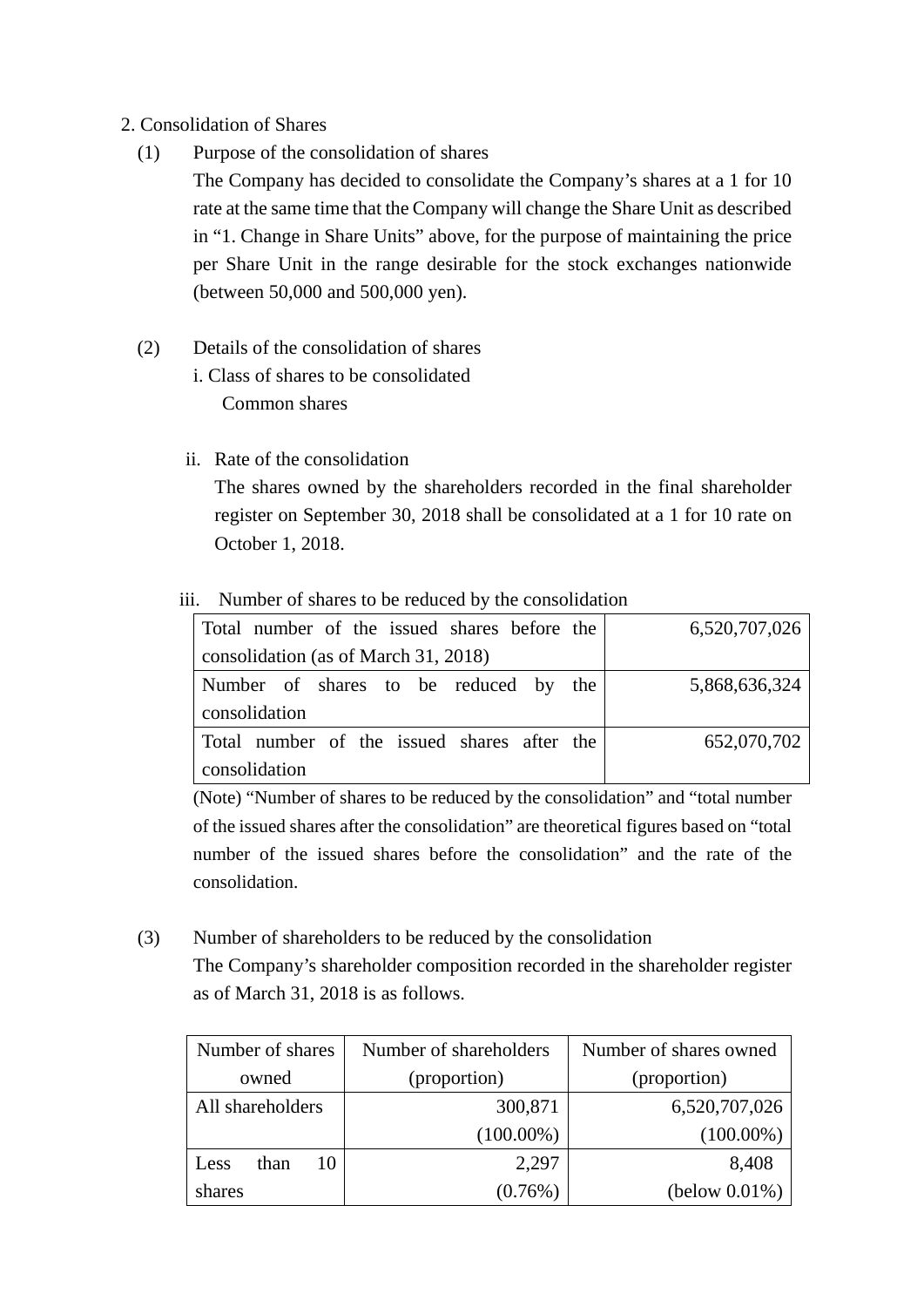| 10 or more shares | 298,574     | 6,520,698,618 |
|-------------------|-------------|---------------|
|                   | $(99.24\%)$ | $(99.99\%)$   |

(Note) Assuming the shareholder composition remains same as shown above, when shares are consolidated, the 2,297 shareholders who own less than 10 shares (in total 8,408 shares owned) will lose their status as shareholders. However, before the effective date of the consolidation, such shareholders can use the system to sell back shares less than one Share Unit or purchase additional shares. Such shareholders are advised to contact their securities company or the Company's shareholder register administrator.

## (4) Dealing with cases of fractions less than one share

When this consolidation of shares generates fractions less than one share, the fractions shall be all disposed of pursuant to the Companies Act, and the shareholders who own the fractions shall be paid the disposition value proportional to the amount of the fractions.

## (5) Conditions for the consolidation

This consolidation will take place on the condition that the proposal concerning "2. Consolidation of Shares" is approved in its original form at the Shareholders Meeting.

## 3. Amendments to the Articles of Incorporation

(1) Purpose of the amendments to the articles of incorporation

## i. In relation to Article 6 and Article 7

In accordance with above "1. Change in Share Unit" and above "2. Consolidation of Shares" and pursuant to Article 182 (2) and Article 195 (1) of the Companies Act, Article 6 and 7 will be amended without approval at a shareholders meeting.

## ii. In relation to Article 16

This amendment will allow an executive officer previously determined by a resolution of the Board of Directors to be the chairman of a shareholders meeting in order to enable flexible operations of a shareholders meeting in accordance with the composition of executive officers.

## iii. In relation to Article 30

In order to further strengthen and improve the management system, the Board of Directors of the Company appointed Chairman and Chief Executive Officer on April 1, 2018. As such, in order to clarify his position as an executive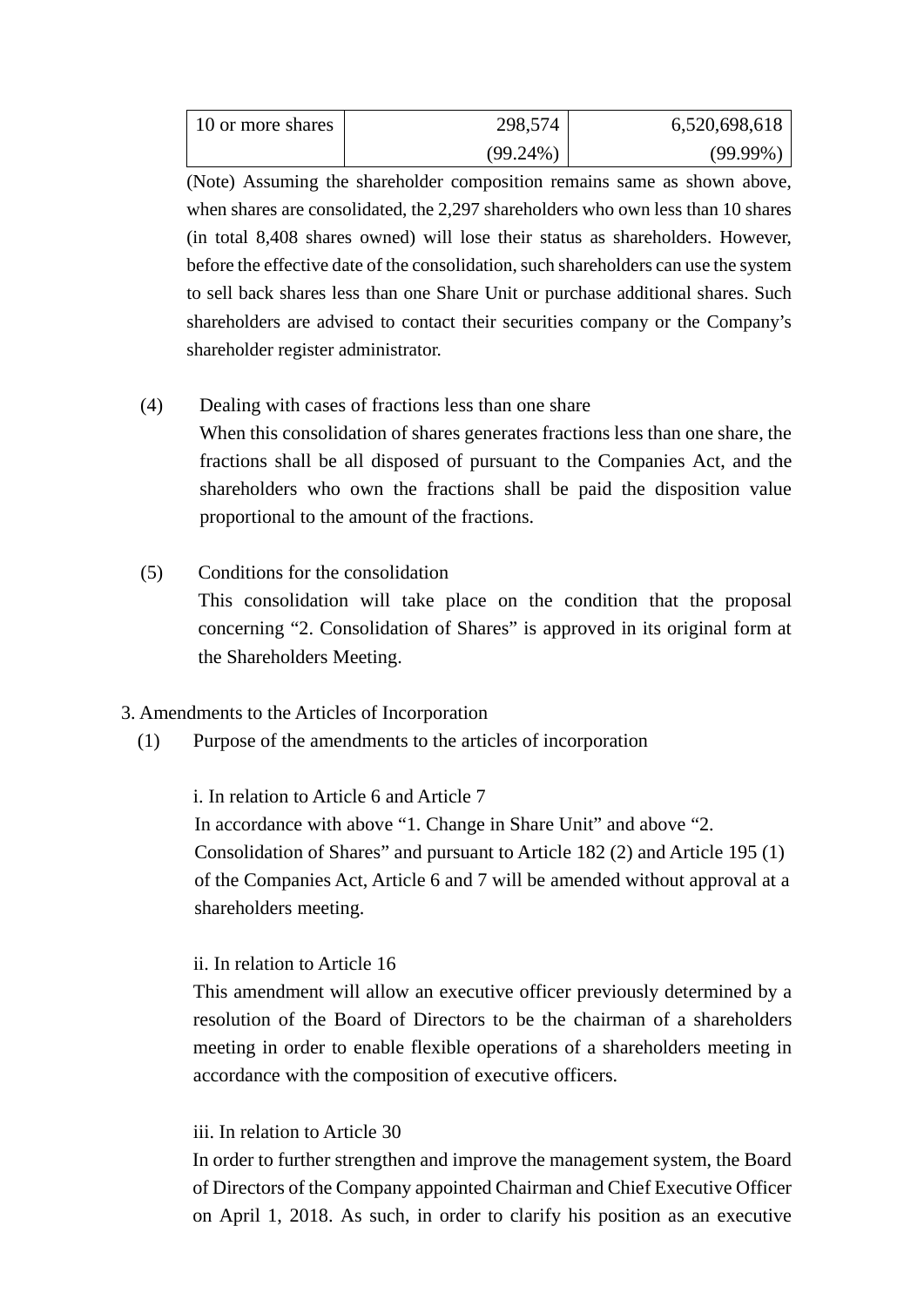officer with specific responsibilities under the articles of incorporation, the Company is adding Chairman and Chief Executive Officer to Article 30 of the current articles of incorporation.

(2) Details of the changes

The changes will be as follows.

(Changes are underlined)

| (Total Number of Shares Authorized<br>(Total Number of Shares Authorized<br>to be Issued)<br>to be Issued)<br>Article 6<br>The total number of<br>The total number of<br>Article 6<br>shares authorized to be<br>shares authorized to be<br>issued is one billion<br>issued is ten billion<br>(10,000,000,000).<br>(1,000,000,000).<br>(Number of Shares Constituting One<br>(Number of Shares Constituting One)<br>Unit of Shares (Tangen-kabushiki))<br>Unit of Shares (Tangen-kabushiki))<br>The number of shares<br>The number of shares<br>Article 7<br>Article 7<br>constituting one (1) unit<br>constituting one $(1)$ unit<br>of shares shall be one<br>of shares shall be one<br>thousand $(1,000)$ .<br>hundred $(100)$ .<br>Articles 8 through 15 (Article text<br>Articles 8 through 15 (No change)<br>omitted)<br>(Chairmanship)<br>(Chairmanship)<br>Article<br>The chairman of a<br>Article<br>The chairman of a<br>General Meeting of<br>16<br>General Meeting of<br>16<br>Shareholders shall be the<br>Shareholders shall<br><b>President and Chief</b><br>be the executive officer<br><b>Executive Officer.</b><br>previously determined<br>by a resolution of the<br>In cases where the office<br>Board of Directors.<br>of the President and<br><b>Chief Executive Officer</b><br>In cases where the<br>is vacant or he/she is<br>office of such executive<br>officer is vacant or<br>unable to act, the person<br>designated in accordance<br>he/she is unable to act,<br>with the order of priority<br>the person designated in<br>accordance with the<br>previously determined<br>by a resolution of the<br>order of priority<br><b>Board of Directors shall</b><br>previously determined<br>act in his/her place.<br>by a resolution of the |  | Current articles of incorporation |  | Proposed changes |  |
|---------------------------------------------------------------------------------------------------------------------------------------------------------------------------------------------------------------------------------------------------------------------------------------------------------------------------------------------------------------------------------------------------------------------------------------------------------------------------------------------------------------------------------------------------------------------------------------------------------------------------------------------------------------------------------------------------------------------------------------------------------------------------------------------------------------------------------------------------------------------------------------------------------------------------------------------------------------------------------------------------------------------------------------------------------------------------------------------------------------------------------------------------------------------------------------------------------------------------------------------------------------------------------------------------------------------------------------------------------------------------------------------------------------------------------------------------------------------------------------------------------------------------------------------------------------------------------------------------------------------------------------------------------------------------------------------------------------------------------------------------------------------|--|-----------------------------------|--|------------------|--|
|                                                                                                                                                                                                                                                                                                                                                                                                                                                                                                                                                                                                                                                                                                                                                                                                                                                                                                                                                                                                                                                                                                                                                                                                                                                                                                                                                                                                                                                                                                                                                                                                                                                                                                                                                                     |  |                                   |  |                  |  |
|                                                                                                                                                                                                                                                                                                                                                                                                                                                                                                                                                                                                                                                                                                                                                                                                                                                                                                                                                                                                                                                                                                                                                                                                                                                                                                                                                                                                                                                                                                                                                                                                                                                                                                                                                                     |  |                                   |  |                  |  |
|                                                                                                                                                                                                                                                                                                                                                                                                                                                                                                                                                                                                                                                                                                                                                                                                                                                                                                                                                                                                                                                                                                                                                                                                                                                                                                                                                                                                                                                                                                                                                                                                                                                                                                                                                                     |  |                                   |  |                  |  |
|                                                                                                                                                                                                                                                                                                                                                                                                                                                                                                                                                                                                                                                                                                                                                                                                                                                                                                                                                                                                                                                                                                                                                                                                                                                                                                                                                                                                                                                                                                                                                                                                                                                                                                                                                                     |  |                                   |  |                  |  |
|                                                                                                                                                                                                                                                                                                                                                                                                                                                                                                                                                                                                                                                                                                                                                                                                                                                                                                                                                                                                                                                                                                                                                                                                                                                                                                                                                                                                                                                                                                                                                                                                                                                                                                                                                                     |  |                                   |  |                  |  |
|                                                                                                                                                                                                                                                                                                                                                                                                                                                                                                                                                                                                                                                                                                                                                                                                                                                                                                                                                                                                                                                                                                                                                                                                                                                                                                                                                                                                                                                                                                                                                                                                                                                                                                                                                                     |  |                                   |  |                  |  |
|                                                                                                                                                                                                                                                                                                                                                                                                                                                                                                                                                                                                                                                                                                                                                                                                                                                                                                                                                                                                                                                                                                                                                                                                                                                                                                                                                                                                                                                                                                                                                                                                                                                                                                                                                                     |  |                                   |  |                  |  |
|                                                                                                                                                                                                                                                                                                                                                                                                                                                                                                                                                                                                                                                                                                                                                                                                                                                                                                                                                                                                                                                                                                                                                                                                                                                                                                                                                                                                                                                                                                                                                                                                                                                                                                                                                                     |  |                                   |  |                  |  |
|                                                                                                                                                                                                                                                                                                                                                                                                                                                                                                                                                                                                                                                                                                                                                                                                                                                                                                                                                                                                                                                                                                                                                                                                                                                                                                                                                                                                                                                                                                                                                                                                                                                                                                                                                                     |  |                                   |  |                  |  |
|                                                                                                                                                                                                                                                                                                                                                                                                                                                                                                                                                                                                                                                                                                                                                                                                                                                                                                                                                                                                                                                                                                                                                                                                                                                                                                                                                                                                                                                                                                                                                                                                                                                                                                                                                                     |  |                                   |  |                  |  |
|                                                                                                                                                                                                                                                                                                                                                                                                                                                                                                                                                                                                                                                                                                                                                                                                                                                                                                                                                                                                                                                                                                                                                                                                                                                                                                                                                                                                                                                                                                                                                                                                                                                                                                                                                                     |  |                                   |  |                  |  |
|                                                                                                                                                                                                                                                                                                                                                                                                                                                                                                                                                                                                                                                                                                                                                                                                                                                                                                                                                                                                                                                                                                                                                                                                                                                                                                                                                                                                                                                                                                                                                                                                                                                                                                                                                                     |  |                                   |  |                  |  |
|                                                                                                                                                                                                                                                                                                                                                                                                                                                                                                                                                                                                                                                                                                                                                                                                                                                                                                                                                                                                                                                                                                                                                                                                                                                                                                                                                                                                                                                                                                                                                                                                                                                                                                                                                                     |  |                                   |  |                  |  |
|                                                                                                                                                                                                                                                                                                                                                                                                                                                                                                                                                                                                                                                                                                                                                                                                                                                                                                                                                                                                                                                                                                                                                                                                                                                                                                                                                                                                                                                                                                                                                                                                                                                                                                                                                                     |  |                                   |  |                  |  |
|                                                                                                                                                                                                                                                                                                                                                                                                                                                                                                                                                                                                                                                                                                                                                                                                                                                                                                                                                                                                                                                                                                                                                                                                                                                                                                                                                                                                                                                                                                                                                                                                                                                                                                                                                                     |  |                                   |  |                  |  |
|                                                                                                                                                                                                                                                                                                                                                                                                                                                                                                                                                                                                                                                                                                                                                                                                                                                                                                                                                                                                                                                                                                                                                                                                                                                                                                                                                                                                                                                                                                                                                                                                                                                                                                                                                                     |  |                                   |  |                  |  |
|                                                                                                                                                                                                                                                                                                                                                                                                                                                                                                                                                                                                                                                                                                                                                                                                                                                                                                                                                                                                                                                                                                                                                                                                                                                                                                                                                                                                                                                                                                                                                                                                                                                                                                                                                                     |  |                                   |  |                  |  |
|                                                                                                                                                                                                                                                                                                                                                                                                                                                                                                                                                                                                                                                                                                                                                                                                                                                                                                                                                                                                                                                                                                                                                                                                                                                                                                                                                                                                                                                                                                                                                                                                                                                                                                                                                                     |  |                                   |  |                  |  |
|                                                                                                                                                                                                                                                                                                                                                                                                                                                                                                                                                                                                                                                                                                                                                                                                                                                                                                                                                                                                                                                                                                                                                                                                                                                                                                                                                                                                                                                                                                                                                                                                                                                                                                                                                                     |  |                                   |  |                  |  |
|                                                                                                                                                                                                                                                                                                                                                                                                                                                                                                                                                                                                                                                                                                                                                                                                                                                                                                                                                                                                                                                                                                                                                                                                                                                                                                                                                                                                                                                                                                                                                                                                                                                                                                                                                                     |  |                                   |  |                  |  |
|                                                                                                                                                                                                                                                                                                                                                                                                                                                                                                                                                                                                                                                                                                                                                                                                                                                                                                                                                                                                                                                                                                                                                                                                                                                                                                                                                                                                                                                                                                                                                                                                                                                                                                                                                                     |  |                                   |  |                  |  |
|                                                                                                                                                                                                                                                                                                                                                                                                                                                                                                                                                                                                                                                                                                                                                                                                                                                                                                                                                                                                                                                                                                                                                                                                                                                                                                                                                                                                                                                                                                                                                                                                                                                                                                                                                                     |  |                                   |  |                  |  |
|                                                                                                                                                                                                                                                                                                                                                                                                                                                                                                                                                                                                                                                                                                                                                                                                                                                                                                                                                                                                                                                                                                                                                                                                                                                                                                                                                                                                                                                                                                                                                                                                                                                                                                                                                                     |  |                                   |  |                  |  |
|                                                                                                                                                                                                                                                                                                                                                                                                                                                                                                                                                                                                                                                                                                                                                                                                                                                                                                                                                                                                                                                                                                                                                                                                                                                                                                                                                                                                                                                                                                                                                                                                                                                                                                                                                                     |  |                                   |  |                  |  |
|                                                                                                                                                                                                                                                                                                                                                                                                                                                                                                                                                                                                                                                                                                                                                                                                                                                                                                                                                                                                                                                                                                                                                                                                                                                                                                                                                                                                                                                                                                                                                                                                                                                                                                                                                                     |  |                                   |  |                  |  |
|                                                                                                                                                                                                                                                                                                                                                                                                                                                                                                                                                                                                                                                                                                                                                                                                                                                                                                                                                                                                                                                                                                                                                                                                                                                                                                                                                                                                                                                                                                                                                                                                                                                                                                                                                                     |  |                                   |  |                  |  |
|                                                                                                                                                                                                                                                                                                                                                                                                                                                                                                                                                                                                                                                                                                                                                                                                                                                                                                                                                                                                                                                                                                                                                                                                                                                                                                                                                                                                                                                                                                                                                                                                                                                                                                                                                                     |  |                                   |  |                  |  |
|                                                                                                                                                                                                                                                                                                                                                                                                                                                                                                                                                                                                                                                                                                                                                                                                                                                                                                                                                                                                                                                                                                                                                                                                                                                                                                                                                                                                                                                                                                                                                                                                                                                                                                                                                                     |  |                                   |  |                  |  |
|                                                                                                                                                                                                                                                                                                                                                                                                                                                                                                                                                                                                                                                                                                                                                                                                                                                                                                                                                                                                                                                                                                                                                                                                                                                                                                                                                                                                                                                                                                                                                                                                                                                                                                                                                                     |  |                                   |  |                  |  |
|                                                                                                                                                                                                                                                                                                                                                                                                                                                                                                                                                                                                                                                                                                                                                                                                                                                                                                                                                                                                                                                                                                                                                                                                                                                                                                                                                                                                                                                                                                                                                                                                                                                                                                                                                                     |  |                                   |  |                  |  |
|                                                                                                                                                                                                                                                                                                                                                                                                                                                                                                                                                                                                                                                                                                                                                                                                                                                                                                                                                                                                                                                                                                                                                                                                                                                                                                                                                                                                                                                                                                                                                                                                                                                                                                                                                                     |  |                                   |  |                  |  |
|                                                                                                                                                                                                                                                                                                                                                                                                                                                                                                                                                                                                                                                                                                                                                                                                                                                                                                                                                                                                                                                                                                                                                                                                                                                                                                                                                                                                                                                                                                                                                                                                                                                                                                                                                                     |  |                                   |  |                  |  |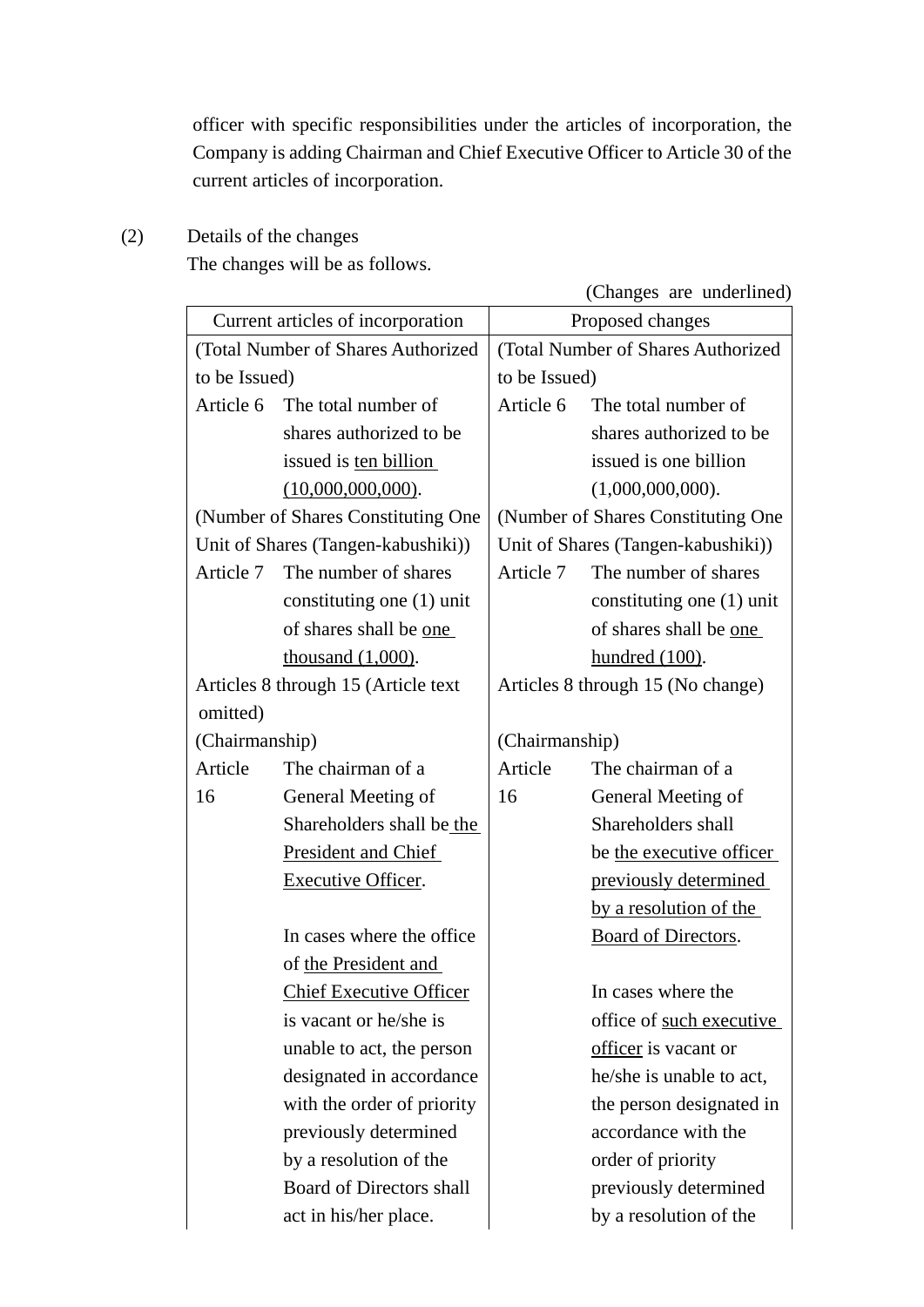|                   |                                      | <b>Board of Directors shall</b>   |                                    |  |
|-------------------|--------------------------------------|-----------------------------------|------------------------------------|--|
|                   |                                      | act in his/her place.             |                                    |  |
|                   | Articles 17 through 29 (Article text |                                   | Articles 17 through 29 (No change) |  |
| omitted)          |                                      |                                   |                                    |  |
|                   | (Executive Officers with Specific    | (Executive Officers with Specific |                                    |  |
| Responsibilities) |                                      | Responsibilities)                 |                                    |  |
| Article           | President and Chief                  | Article                           | Chairman and Chief                 |  |
| 30                | Executive Officer*,                  | 30                                | <b>Executive Officer,</b>          |  |
|                   | Corporate Senior                     |                                   | President and Chief                |  |
|                   | <b>Executive Vice</b>                |                                   | Operating Officer*,                |  |
|                   | President, Corporate                 |                                   | Corporate Senior                   |  |
|                   | <b>Executive Vice</b>                |                                   | <b>Executive Vice</b>              |  |
|                   | President, Corporate                 | President, Corporate              |                                    |  |
|                   | Senior Vice President,               | <b>Executive Vice</b>             |                                    |  |
|                   | and Corporate Vice                   | President, Corporate              |                                    |  |
|                   | President may be                     |                                   | Senior Vice President,             |  |
|                   | designated by resolutions            |                                   | and Corporate Vice                 |  |
|                   | of the Board of                      | President may be                  |                                    |  |
|                   | Directors.                           |                                   | designated by                      |  |
|                   |                                      |                                   | resolutions of the Board           |  |
|                   |                                      |                                   | of Directors.                      |  |
|                   |                                      |                                   |                                    |  |
|                   | End                                  |                                   | End                                |  |

\* This modification concerning the position of President will be made only to the English translation of Articles of Incorporation. There will be no such modification to the original Japanese version of Articles of Incorporation.

# (3) Conditions for the change

The amendments described in (1)-i above will take place on the condition that the proposal concerning "2. Consolidation of Shares" above is approved in its original form at the Shareholders Meeting.

The amendments in (1)-ii and iii above will take place on the condition that the proposal concerning these amendments is approved in its original form at the Shareholders Meeting.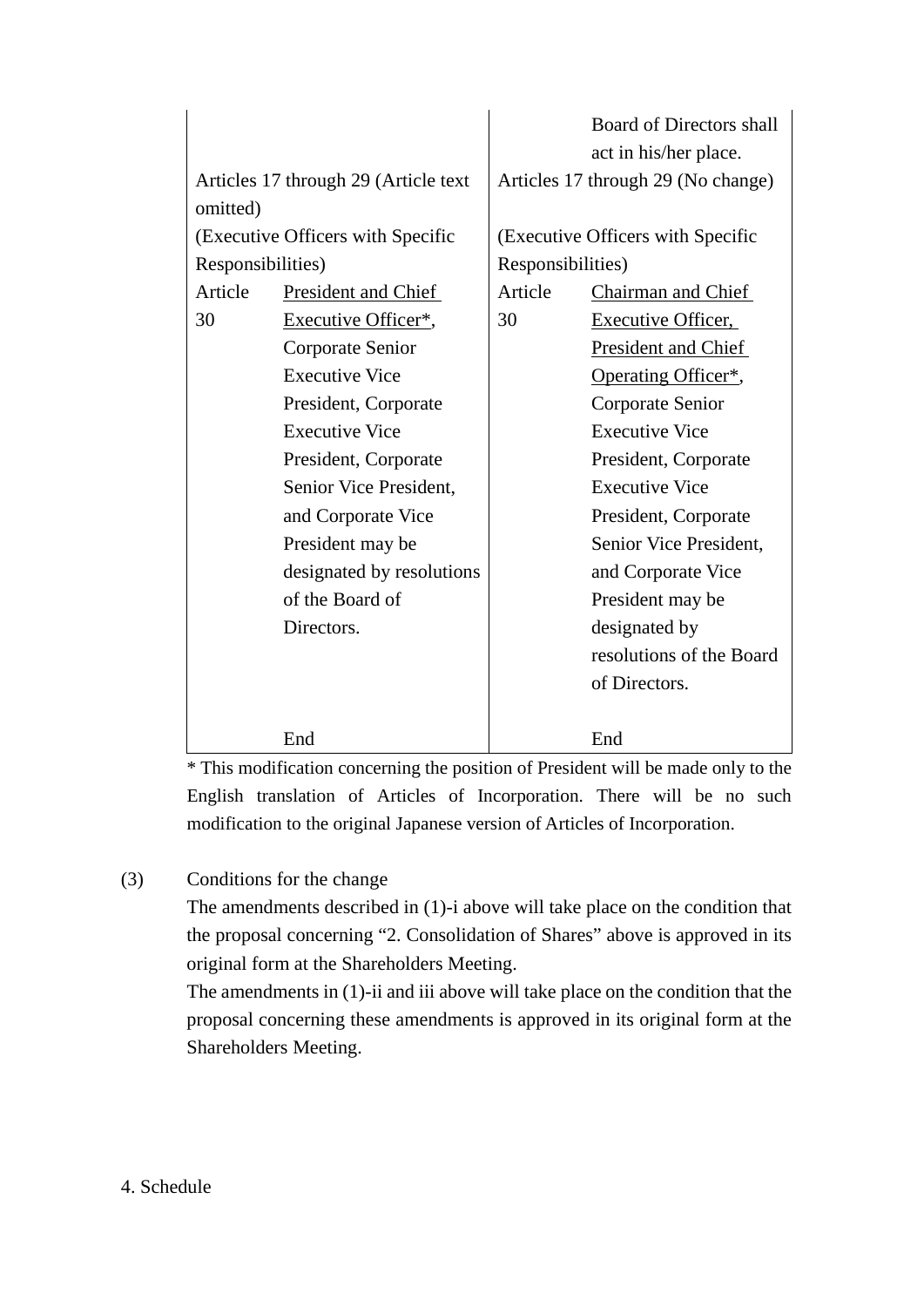| Resolution date of Board of   May 15, 2018 (today) |                           |  |  |
|----------------------------------------------------|---------------------------|--|--|
| Directors                                          |                           |  |  |
| <b>Resolution date of Ordinary General</b>         | June 27, 2018 (planned)   |  |  |
| Meeting of Shareholders                            |                           |  |  |
| Effective date of the amendments to                | June 27, 2018 (planned)   |  |  |
| the articles of incorporation                      |                           |  |  |
| (Articles 16 and 30)                               |                           |  |  |
| Effective date of the change in the                | October 1, 2018 (planned) |  |  |
| Share Unit, the consolidation of                   |                           |  |  |
| shares, and the amendments to the                  |                           |  |  |
| articles of incorporation (Articles 6)             |                           |  |  |
| and $7$ ).                                         |                           |  |  |

(Note) As stated above, the effective date of the change in the Share Unit and the consolidation of shares is planned for October 1, 2018. However, because of transfer procedures for sale of shares, the Share Unit on each stock exchange will change from 1,000 shares to 100 shares on September 26, 2018.

# # #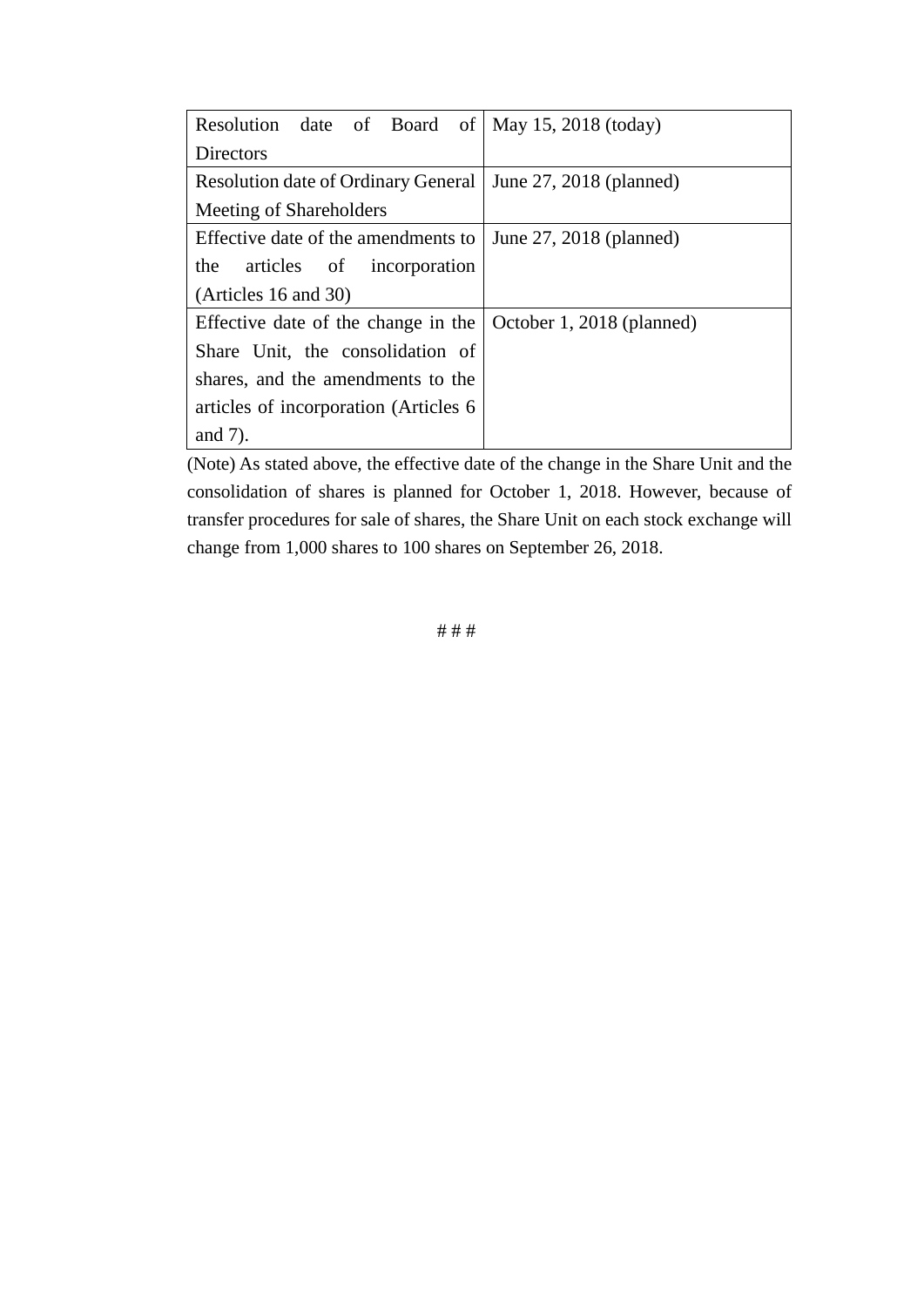### (Reference)

## **Q & A on the change in the Share Unit and the consolidation of shares**

### **Q1. What exactly is the change in the Share Unit?**

A1. The change in the Share Unit means a change in the number of shares constituting one unit of shares for voting at a shareholders meeting and trading on stock exchanges. The Company will be changing the Share Unit from 1,000 shares to 100 shares.

#### **Q2. What exactly is the consolidation of shares?**

A2. The consolidation of shares means combining a multiple number of shares into a smaller number of shares. The Company will be consolidating 10 shares into 1 share.

# **Q3. What is the purpose of the change in the Share Unit and the consolidation of shares?**

A3. Japanese stock exchanges nationwide have announced the "Action Plan for Consolidating Trading Units," and aim to consolidate the trading units of common stock for all exchange-listed companies in Japan to 100 shares by October 1, 2018. As a company listed on the Tokyo Stock Exchange and Nagoya Stock Exchange, Toshiba respects the intention of this action, and will change the number of shares in one trading unit from 1,000 to 100. At the same time, the Company will consolidate its shares at a 1 for 10 rate, for the purpose of maintaining the price per Share Unit in the range desirable for the stock exchanges nationwide (between 50,000 and 500,000 yen) even after the change in the Share Unit.

#### **Q4. What will happen to the number of shares I own and my voting rights?**

A4. After the consolidation of shares, shareholders will have one-tenth the number of their shares which are recorded in the final shareholder register on September 30, 2018 (fractions less than one share shall be rounded down).

The number of voting rights shall be one for every 100 shares owned after the consolidation.

Below are examples for the number of shares and voting rights that shareholders will own before and after the day when the change in Share Unit and the consolidation of shares take effect.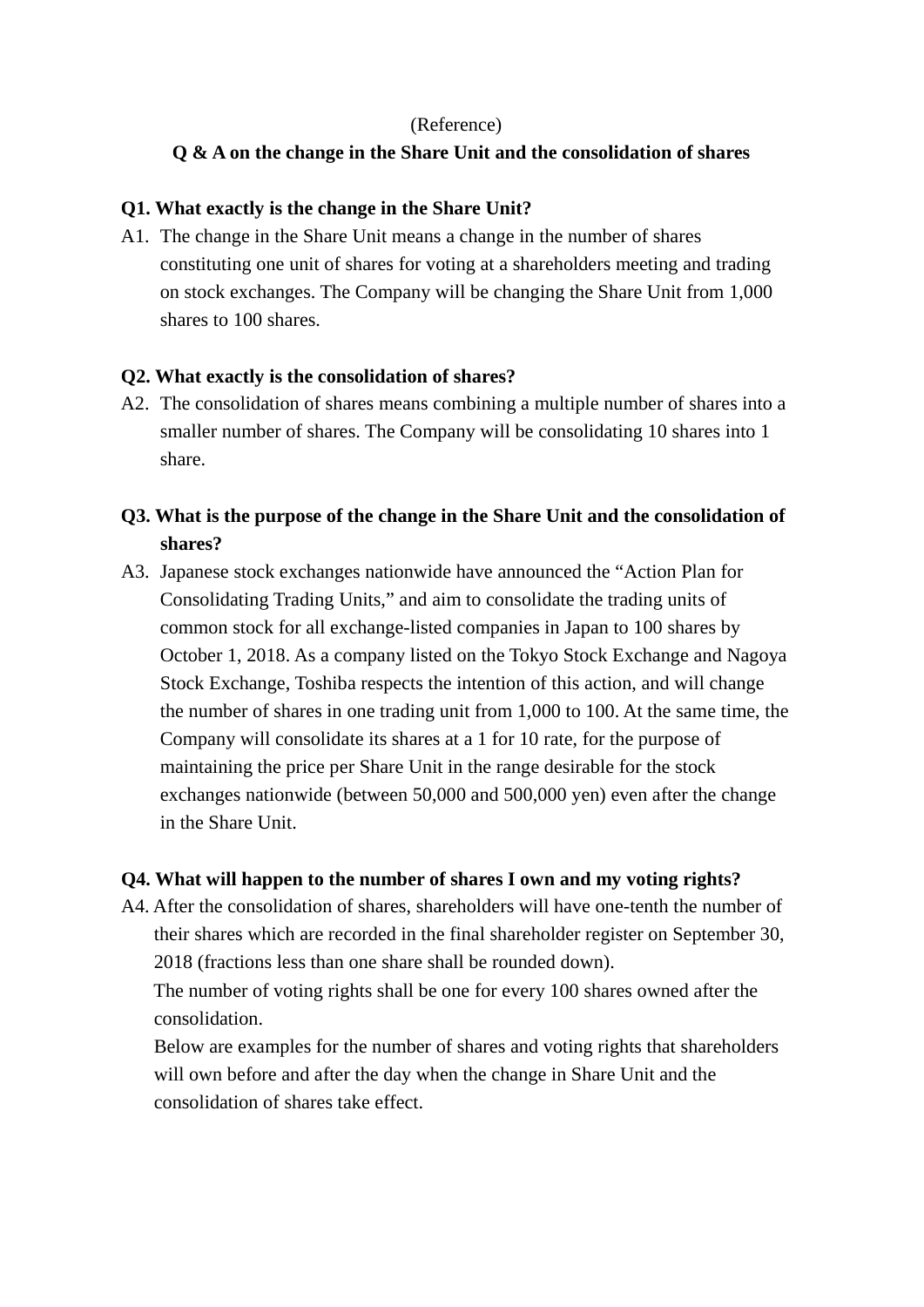|         | Before taking effect |               | After taking effect |                        |        |
|---------|----------------------|---------------|---------------------|------------------------|--------|
|         | Number of            | Number of     | Number of           | Number of Fractions of |        |
|         | shares owned         | voting rights | shares owned        | voting rights          | shares |
| Ex. (1) | 2,345                |               | 234                 |                        | 0.5    |
| Ex. (2) | 1,000                |               | 100                 |                        |        |
| Ex. (3) | 987                  |               | 98                  |                        | 0.7    |
| Ex. (4) |                      |               |                     |                        |        |

When the consolidation of shares generates fractions less than one share (in a case like examples (1), (3), and (4) above), the Company will dispose of all the fractions and pay the shareholder receiving fractions an amount proportional to the fractions. These payments are scheduled to be made around early December of 2018. Shareholders can avoid disposal of fractions by using the system to sell back shares less than one Share Unit or purchase additional shares before the effective date of the consolidation. For more information on the procedures, please contact your securities company or the Company's shareholder register administrator. Please note that if you have less than 10 shares before the effective date (in a case like example (4) above), the consolidation of shares will reduce all of these into a fraction and you will lose your status as a shareholder. Your kind understanding will be highly appreciated.

# **Q5. The consolidation of shares will reduce the number of shares, but will it have any effect on the asset value?**

A5. This consolidation of shares will reduce the number of shares that shareholders own to one-tenth of the previous number, but the Company's assets and capital will remain unchanged after the consolidation, so the asset value per share will become 10 times larger than before the consolidation. This means that aside from fluctuations in the stock market or any other such factors, the consolidation of shares will not have any effect on the asset value of the shares which shareholders own. The share price after the consolidation will theoretically become 10 times higher than before the consolidation.

# **Q6. What can I do to avoid having fractions of shares less than one share as a result of the consolidation?**

A6. You can avoid disposal of fractions by using the system to sell back shares less than one Share Unit or purchase additional shares before the consolidation takes effect. For more information on the procedures, please contact your securities company or the Company's shareholder register administrator as indicated at the end of this Q&A.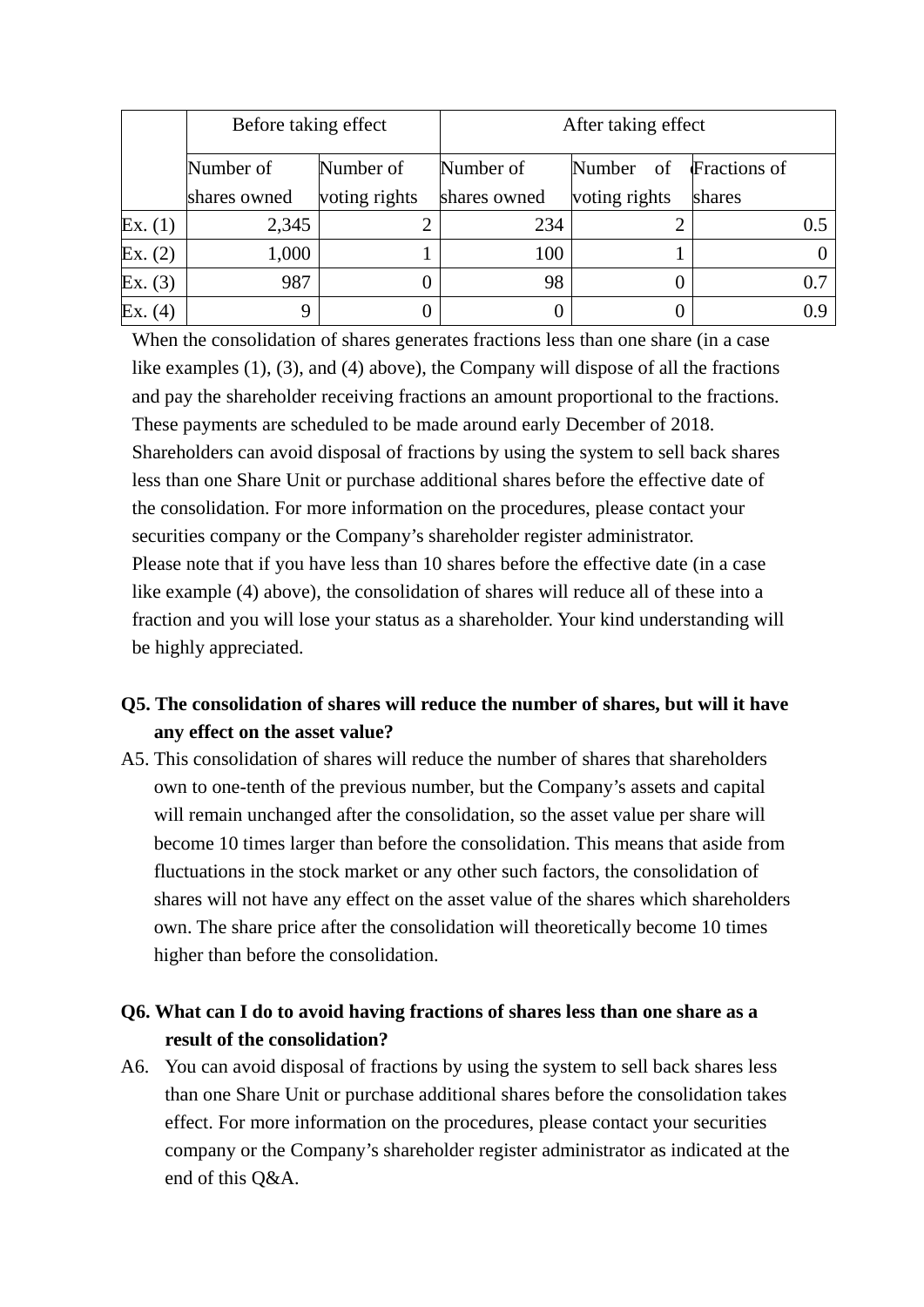# **Q7. Will it still be possible to sell back shares less than one Share Unit or purchase additional shares after the consolidation?**

A7. Shareholders who own shares less than one Share Unit, which cannot be bought or sold on the market (in a case like example (4) above), can still use the system to sell back shares less than one Share Unit or to purchase additional shares after the consolidation in the same way as before the consolidation. For more information on the procedures, please contact your securities company or the Company's shareholder register administrator indicated at the end of this Q&A.

#### **Q8. Are there any procedures that I have to take as a shareholder?**

A8. There are no specific procedures that you have to take.

As described in A4 above, any shares less than 10 shares will be reduced to fractions of a share by the consolidation, and the Company will dispose of all the fractions and pay the shareholders receiving the fractions the amounts proportional to the fractions. Shareholders who own less than 10 shares before the consolidation will lose their status as shareholders, but they can avoid disposal of fractions by using the system to sell back shares less than one Share Unit or to purchase additional shares before the consolidation takes effect. For more information on the procedures, please contact your securities company or the Company's shareholder register administrator indicated at the end of this Q&A.

## **Q9**.**What is the schedule going forward?**

- A9. The schedule is planned as follows. June 27, 2018 (planned): Ordinary General Meeting of Shareholders for the 179th Fiscal Year September 25, 2018 (planned): \*Last day for trading at the Share Unit of 1,000 shares September 26, 2018 (planned): \*First day for trading at the Share Unit of 100 shares October 1, 2018 (planned): \*Effective date of the change in the Share Unit, the consolidation of shares, and the change in the total number of shares authorized to be issued Late October, 2018 (planned): \*The day to send a notice of allotment of consolidated shares to shareholders Early December, 2018 (planned): \*The day to start paying for disposed fractions
	- \* This schedule is subject to the approval of the proposal concerning the consolidation of shares at the Ordinary General Meeting of Shareholders for the 179th Fiscal Year scheduled to be held on June 27, 2018.